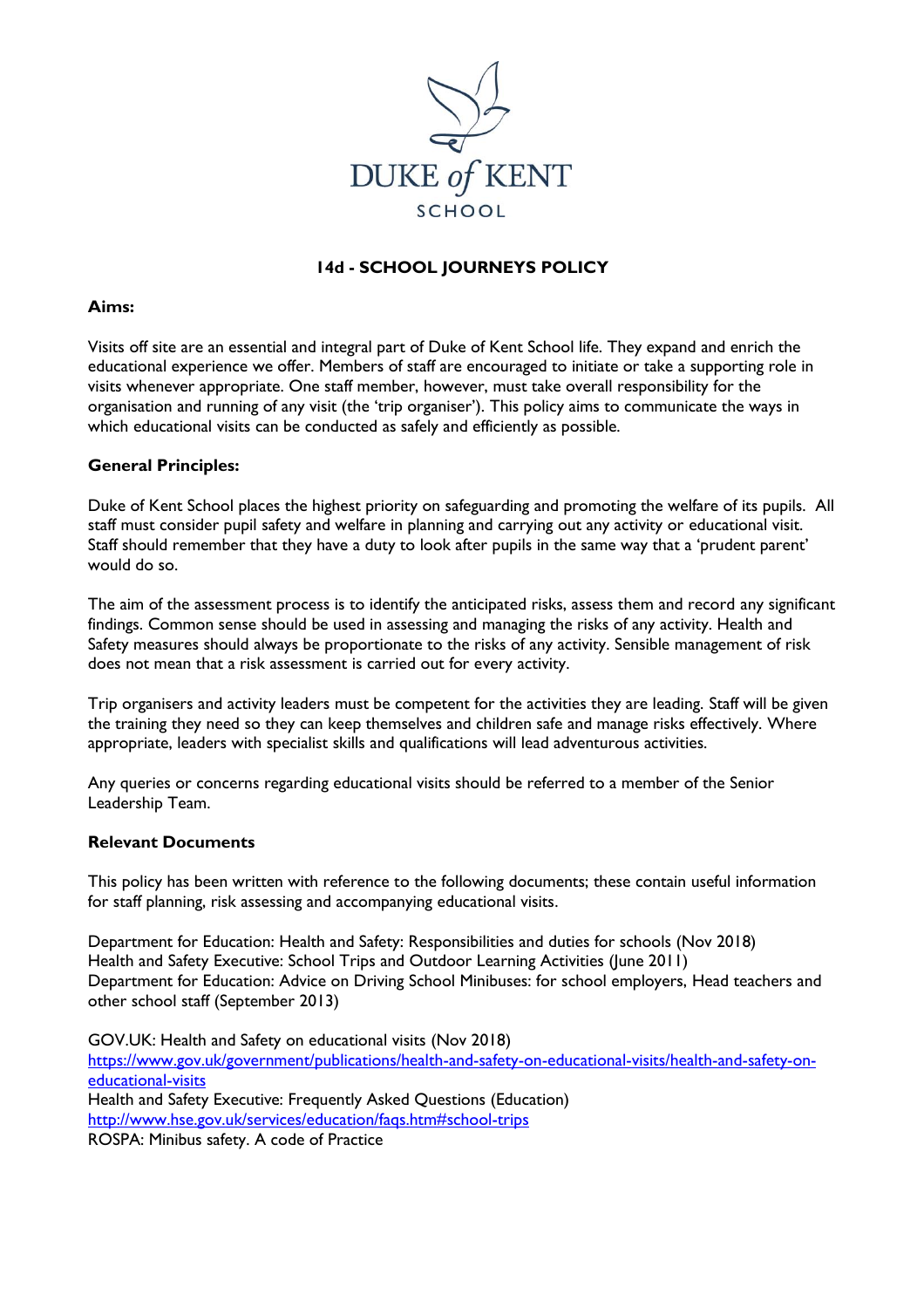# **1. Planning**

- 1.1 It is crucial to the safety and well-being of pupils and to the efficient running of the School that all such visits be properly planned and notified and requests to run off-site visits must be authorised by the Head. While some visits can only be planned at short notice and while it is not the intention to stifle spontaneity, planning in advance wherever possible allows staff, parents and pupils alike to make suitable advance arrangements. To ensure entry in the School Calendar, trips should be planned at least a term in advance. A trips approval form must be completed and authorised.
- 1.2 Appropriate Risk Assessments are undertaken for all educational visits off site other than routine trips (e.g. sport fixtures). Risk Assessment Forms are kept in the Staff Room and should be left at the Office to be signed off by the Deputy Head, (or another member of the Senior Leadership Team delegated by the Head) in advance of all trips.
- 1.3 A full and accurate list of children/staff/other adults going on the visit must be included in the Risk Assessment or notified to the School Office before departure. The trip organiser is responsible for communicating to the Office any changes, for example if a pupil is off sick on the day of the trip.
- 1.4 Ensure that a suitable emergency response plan is in place to cover what to do should there be an incident away from School. (Please see Major Incidents Policy and Disaster Recovery Plan).

## **2. Parental Consent**

2.1 Written consent from parents is not required for pupils taking part in the majority of off-site activities organised by the School providing these take place during school hours and are a normal part of the pupil's education at the School.

Upon pupil enrolment, parents will be invited to sign a consent form to cover the following events;

- 2.1.1. all visits (including residential trips) which take place during the holidays, weekend or outside the school day.
- 2.1.2. adventure activities at any time.
- 2.1.3. off-site sporting fixtures outside the school day.
- 2.1.4. all off-site activities for nursery pupils.

In any event, the School will tell parents about each visit via specific communication or more generally through the termly calendar and of any extra safety measures required. This will give parents the opportunity to withdraw their child from any particular visit or activity.

- 2.2 For larger scale trips (e.g. a study trip abroad or a ski trip), parent briefing meetings are essential.
- 2.3 If the cost of any visit is to be quoted in correspondence with parents, staff must check costings with the Finance Bursar first.
- 2.4 Parents are responsible for ensuring that the School Nurse and School Office have access to accurate medical information and contact details for all pupils.

## **3. Safety**

- 3.1 This is of paramount importance throughout the planning and carrying out of any visit. Where appropriate, after consultation with the Head, it may be necessary to carry out a risk assessment in the form of a 'dry run' or reconnaissance visit.
- 3.2 Members of staff are required to apply sensible judgments to all safety issues, but they are not expected to be able to anticipate everything that could possibly go wrong on a visit involving large numbers of children. They should apply standards which might reasonably be used by 'a prudent parent', erring on the side of caution when in doubt and applying many of the same principles used in teaching and controlling a class.
- 3.3 Staff should pay particular attention to the following:
	- A proper staff/pupil ratio should be established for visits. In general 1:10 is considered suitable but the specific nature of the visit and the maturity of the pupils, should be taken into account and more adults taken where appropriate. With regard to sports fixtures it is considered that one coach per team is sufficient. Pre-Prep and EYFS supervision ratios will be determined during the risk assessment process.
	- Particular care should be taken to identify children with actual or potential health problems and to ensure that sensible precautions have been taken. The trip organiser is responsible for checking his or her list of pupils with the Medical Room Supervisor to identify any potential or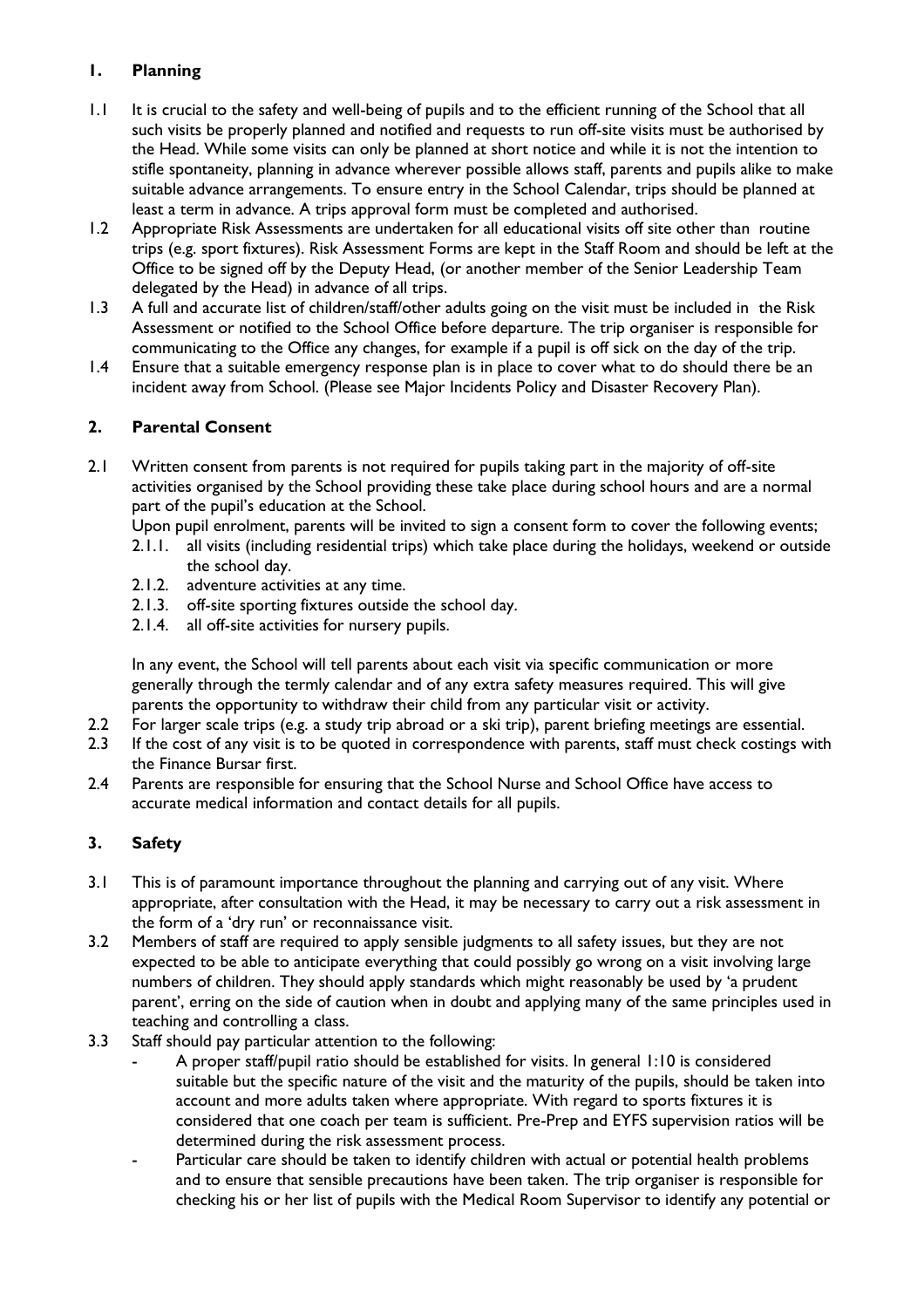anticipated health issues and for ensuring that arrangements have been made to cater for children suffering from known medical conditions.

- The trip organiser should ensure that a First Aid box is taken on the visit and consideration should be given to the accessibility of further medical assistance should the need arise. For visits involving overnight stays, a member of staff should be assigned to looking after any medical problems which may arise.
- Children should not be sent, especially under the age of 10, to Public Conveniences by themselves. They should go in groups of three or more with an adult close by.
- A mobile phone or phones must be taken on any visit off-site. The School phone is available from the Office for this purpose. If a personal phone is taken, the Office must be given the number in advance and the member of staff must adhere to the Safeguarding Policy relating to the use of personal mobile phones.
- The trip organiser must inform parents of any injury or illness that has taken place on an educational visit; any injury or illness of pupils or staff must also be reported by the trip organiser to the Bursar on return to the School.
- The School has a supply of booster seats which should be used only in exceptional circumstances as required for car visits. Any child who is older than three and younger than twelve, BUT smaller than 4'5" or 135cms must use a child seat or booster seat to travel in a car. However, these rules do not apply to minibuses which are the preferred mode of transport.
- In the case of 'risky activities' such as climbing, caving, trekking or water sports, the school only works with accredited/licenced organisations e.g. LOtC Quality Award/AALA/AAIAC. The Council for Learning Outside the Classroom awards the Learning Outside the Classroom Quality badge to organisations who meet nationally recognised standards and the School will look to work with those organisations holding this quality badge. **Where organisations are providing activities not covered under The Council for Learning Outside the Classroom (LOtC) quality badge, the trip organiser must check that they are an appropriate organisation to use. This would include checking insurances, whether they are meeting their legal requirements, verification of health and safety policies and emergency procedures, risk assessments and control measures, use of vehicles, staff competence, safeguarding procedures and policies, any subcontractor arrangements and licences held where needed.**

In the case of trips abroad, the School works with renowned providers of School tours who provide support and advice on Health and Safety and Management of Risk. These organisations often provide pre-trip visits for accompanying teachers; these are attended wherever possible. Advice and guidance from the Foreign & Commonwealth Office is sought as necessary.

#### **4. Behaviour of Pupils**

- 4.1 The aim in this regard is for excellence at all times. In terms of good citizenship for the children, safety for all involved and for the general good reputation of the School, high standards should be set at all times and behaviour should be closely monitored.
- 4.2 The trip organiser should consult with the relevant Head of Section to ensure that any known issues connected with the conduct of, or relationships between pupils are considered from the planning stage and appropriately managed.
- 4.3 Codes of conduct may be used for residential trips; these must be agreed in advance by the trip organiser and the relevant Head of Section and sent to parents to be signed.
- 4.3 Children should be reminded where appropriate to thank drivers/officials and anyone who has contributed to their enjoyment of the visit.
- 4.4 If children do on occasion misbehave in public, attention should be drawn to their behaviour in a firm but quiet fashion and any appropriate sanctions be applied on returning to School (for a day trip).Where appropriate apologies should be made immediately. The Head of Section should receive a full report of any behaviour lower than the standard expected.
- 4.5 Misbehaviour on a residential trip may result in the pupil being returned from the trip. The trip organiser should consult with the Head or Deputy Head before taking action. Parents must be informed as soon as a decision to return a pupil from a trip has been taken.
- 4.6 The School Code of Conduct applies at all times on educational trips and visits.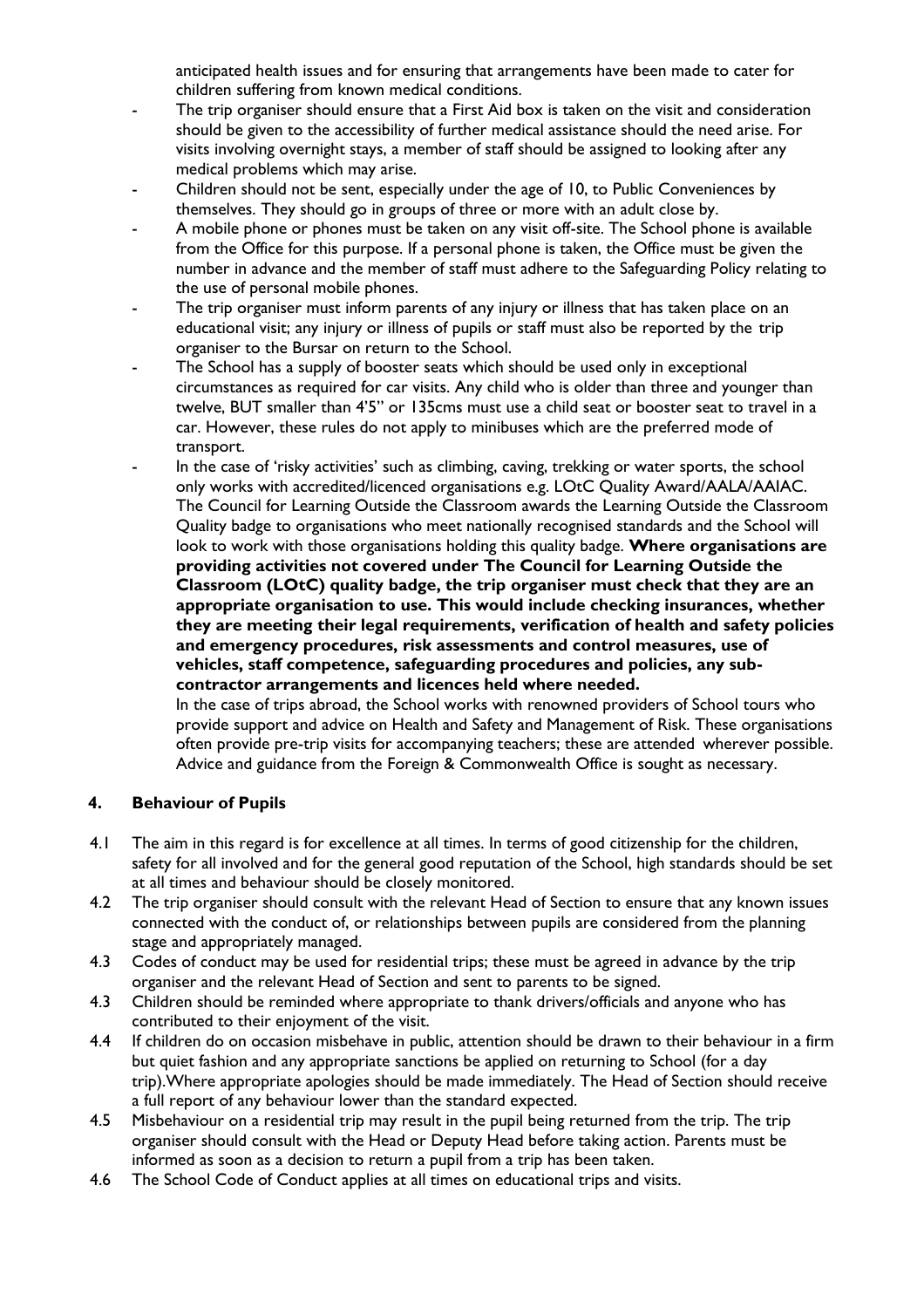# **5. Pupils Missing on Outings/Expeditions**

- 5.1 Staff arranging outings should consider the possibility of a child going missing while assessing risk for their trip and should take necessary measures to reduce the risk as far as possible; this includes ensuring that staff: pupil ratios are appropriate to the activity and the group.
- 5.2 The following procedures are to be followed:
	- Where coach or minibus travel forms part of the outing, pupils will be counted onto the vehicle with a double-check register taken prior to any departure; pupils need to be made aware of the importance of answering clearly to their names when registered.
	- Pupils must be informed by the Group Leader of the rules to follow during the outing including how to avoid getting lost and what to do in the event of becoming detached from their group.
	- Each adult on the outing must have a full group list as well as a clear understanding of any responsibility they have for sub-groups of pupils.
	- In the event that a pupil is identified as missing, the Group Leader will ascertain the pupil's last known whereabouts report the absence to the venue and to the School Office.
	- The School Office will open a Missing Pupil sheet and log any actions taken.
	- The trip organiser will notify the Police and their advice will be followed.
	- The School Office will report the situation to the Deputy Head (or in his absence Head of Section) who will notify the parents and keep them advised.
	- Where possible a member of staff will remain at the venue and assist with the search at the end of the outing.
	- The Deputy Head will, in consultation with the trip organiser, investigate the incident and present the Head with a report, to be kept on the pupil's file.

## **6. Practical Details of Trip Organising for Staff:**

- 6.1 Reserving minibuses or ordering coaches should be done through the Facilities Manager by email as soon as a suitable date has been agreed and at least one week in advance. Do not assume a minibus has been reserved until confirmed by the Facilities Manager by email.
- 6.2 Minibuses should be used wherever possible to keep costs down, but members of staff should not put themselves in a position where, for example, they may have to drive long distances at the end of a long day. As a guideline, journeys of more than an hour may come into this category.
- 6.3 Large coaches should not be expected to come into the Top Car Park. Instead, children should be led down the drive to allow easier access and departure.
- 6.4 Staff Absence/Lesson Setting**:** the member of Staff in charge of the visit should ensure that all classes and other duties will be adequately covered. The Deputy Head should therefore be consulted at an early stage of planning. Notice of the visit should be published as soon as possible, including a list of those taking part.
- 6.5 Organising Meals: in general, please allow at least one week's notice to our catering staff for packed lunch and similar requirements. Numbers missing any set meals should also be notified. More extensive catering requirements should be discussed with the Catering Manager at an early stage of planning. Appropriate catering request forms, available on Google Drive and from the Staff Room, should be used.
- 6.6 Returning from Visits: an orderly atmosphere must be maintained and minimum disturbance to the rest of the School should take place. Should the visit run significantly past the proposed return time, please telephone the School so that parents can be kept informed. Contact with a responsible adult at the School must therefore be arranged in advance where appropriate for outings taking place outside of Extended Day hours.
- 6.7 Photography: Please consider taking a photographic record of the visit, thereafter, liaising with the School's social media officer. Please be mindful of data protection regulations in this respect.
- 6.8 Food should not generally be consumed on coaches or on School minibuses. A venue to consume packed lunches should be decided upon in advance where possible and access to toilets and provision of bin bags for litter should be made. Coaches and minibuses should be checked at the end of each visit by the trip organiser to ensure cleanliness for the next users.
- 6.9 At the end of the visit, trip organisers will evaluate the visit and a record of any incidents/accidents/near misses should be given to the Bursar to see whether planning was effective and learn from any incidents which took place.